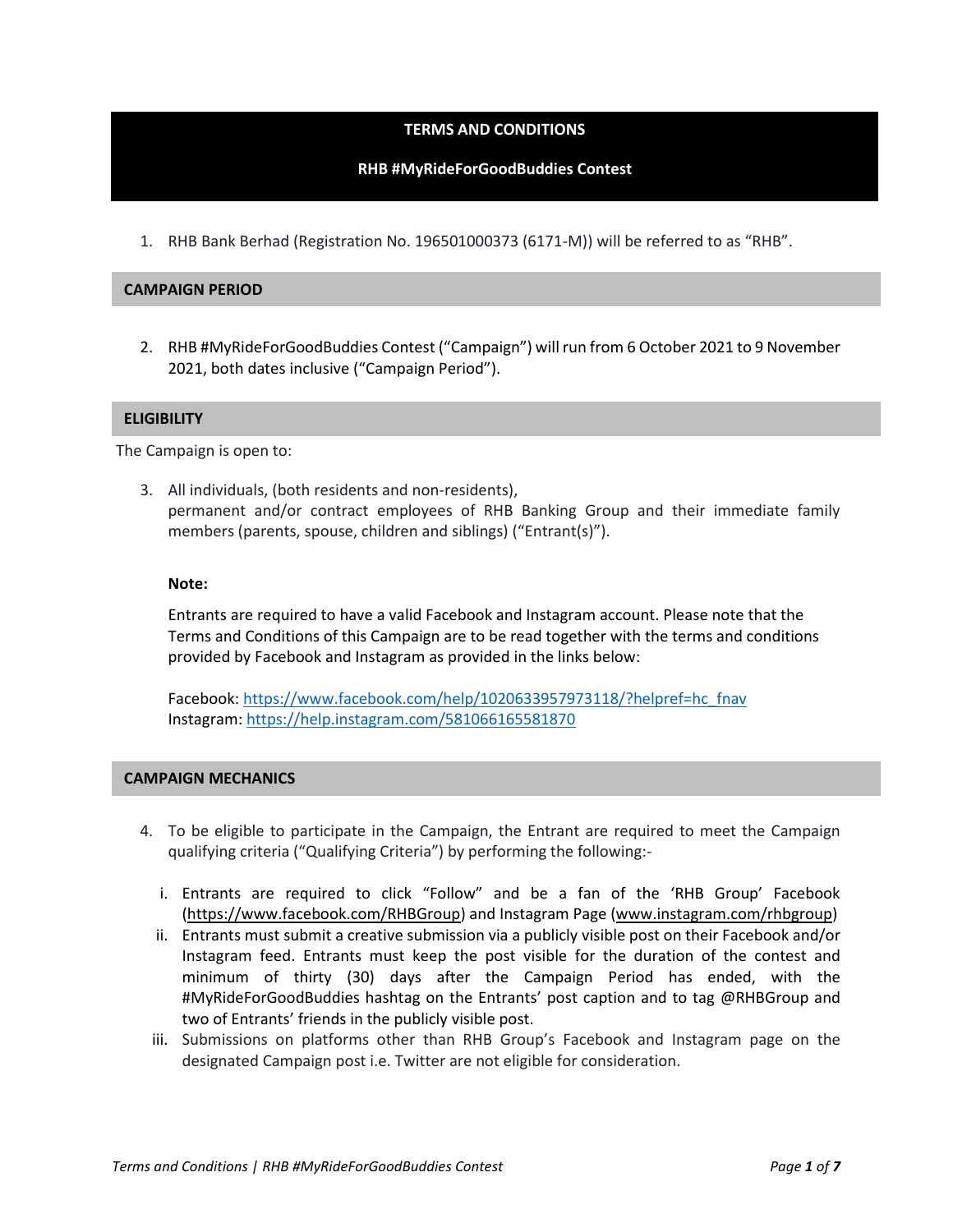- iv. Entrants will be judged to win based on the RHB requirements on creativity, originality and adherence to Campaign theme (RHB Ride For Good) and mechanics of the visual imagery (elements of blue) and post caption submitted on their Facebook and/or Instagram feed.
- v. Entrants can submit more than one entry.
- 5. By participating in this Campaign, all Entrants:
- i. Agree for their names and particulars to be disclosed by the Organizer (including release of their photographs and/or videos) for publicity or publication purposes connected with this Campaign without payment or compensation.
- ii. Agree to co-operate with and participate in publicity activities related to the Campaign organized by the Organizer, at their own expense without compensation whatsoever, if they are selected as the winner.
- iii. Agree to provide the necessary documents (such as their photographs and/or videos) relevant to the Campaign as may be requested by the Organizer.

# **CAMPAIGN PRIZES**

- 6. Campaign Prizes:
	- i. 13 winners will be selected from all eligible submissions.
	- ii. The prizes are in the form of Shopee vouchers ("Prize(s)") and will be distributed accordingly to their tiers respectively.
		- a. Grand Prize: Shopee voucher worth RM300 x 1 winner (1 voucher)
		- b. Consolation Prize: Shopee voucher worth RM100 x 12 winners (12 vouchers)

# **WINNERS SELECTION & PRIZES FULFILMENT CONDITIONS**

7. The winners will be as per the following:-

i. Each Participant is eligible to win one (1) Prize only. Repeated winners are not allowed.

8. The Organizer reserves the right to substitute the Prize(s) with other item(s) of similar values at any time with prior notice by means of communication that may be deemed appropriate by the Organizer. The Prize(s) shall be given on an "as is" basis.

9. The Organizer reserves the right to appoint a third party to conduct verification of the winner. The Entrants agree that he/she consents for the Organizer to provide their information to such third party to facilitate such services.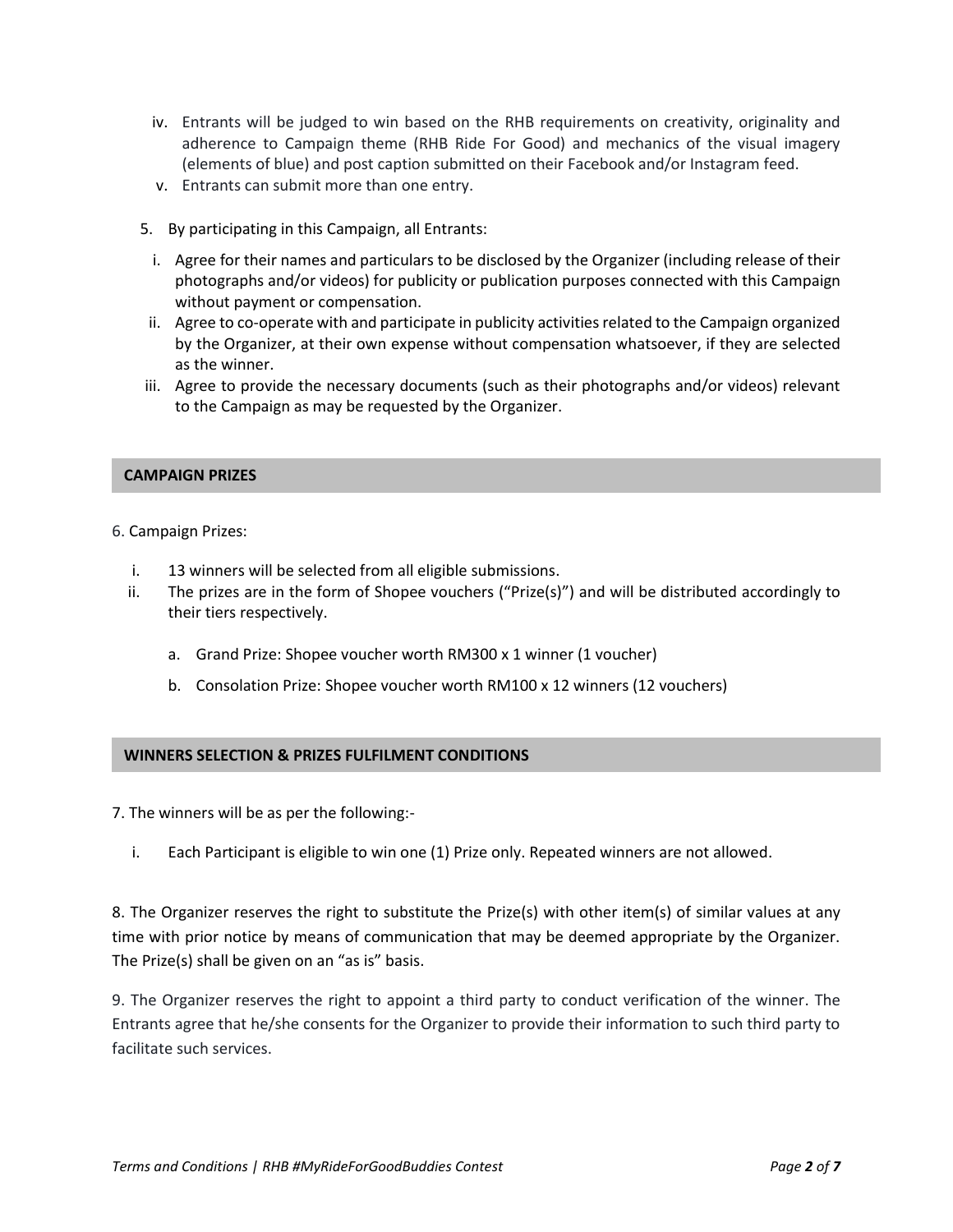10. The Organizer reserves the right to disqualify or reject, at its discretion, any Entrants at any stage of the challenge with prior notice by means of communication that may deem appropriate if the Organizer believes that:

- i. The Entrant is not eligible in accordance to the terms herein stated;
- ii. The entries are incomplete and/or failure to comply with any of the Terms and Conditions
- iii. The Entrant breaches any of the Terms and Conditions or other rules and regulations of the Campaign or violates any applicable laws or regulations;
- iv. The Entrant has undermined or tampered or attempted to undermine or tamper the operation or process of the challenge in any way whatsoever, including but not limited to fraud, cheating or deception;
- v. The entries contain politically motivated, obscene, profane, vulgar, abusive, hateful, threatening, harassing, or otherwise offensive language or material;

#### **DISCLAIMER, INDEMNITY AND RIGHT OF THE ORGANIZER**

11. Entrants understand and agree that the access to RHB Group Page, the participation of the Campaign and the usage of the Reel is solely at his/her own risk and the Entrant agree to assume full responsibility and agree that the Organizer shall not under any circumstances be liable to any Entrants or other person whether in tort, contract, statute or otherwise for any direct, indirect, incidental or consequential damage and costs, and for damages for any loss of profit or revenue or otherwise, arising out of or in connection to any use of, access to, participation or inability to use or access or participate in the Campaign and that the Organizer makes no warranty or representation of any kind, including:

i. The continuous, uninterrupted and error-free operation of the Campaign;

ii. The accuracy of the information or statement provided herein;

iii. Freedom from any actual, direct, indirect, incidental or consequential loss, destruction, damage, corruption, attack, interference, hacking, or other security intrusions whatsoever; or iv. The security and freedom from any computer viruses or other contaminating or harmful properties.

12. The Entrants acknowledge and agree that to the fullest extent permitted by law, the Organizer disclaims any and all liabilities for any claims for damages, losses, costs and/or expenses arising from or connected with the Entrant use of the RHB Group Page and/or the participation of the Campaign.

# **INTELLECTUAL PROPERTY RIGHTS**

14. The Campaign and any information available on it including, text, graphics, photographs, diagrams, symbols, icons, images, music, source codes, softwares and trademarks (including the collection, arrangement and compilation of such information), are protected by copyright, design, trade mark and other intellectual property rights owned by or licensed to the Organizer, its licensors or other third parties.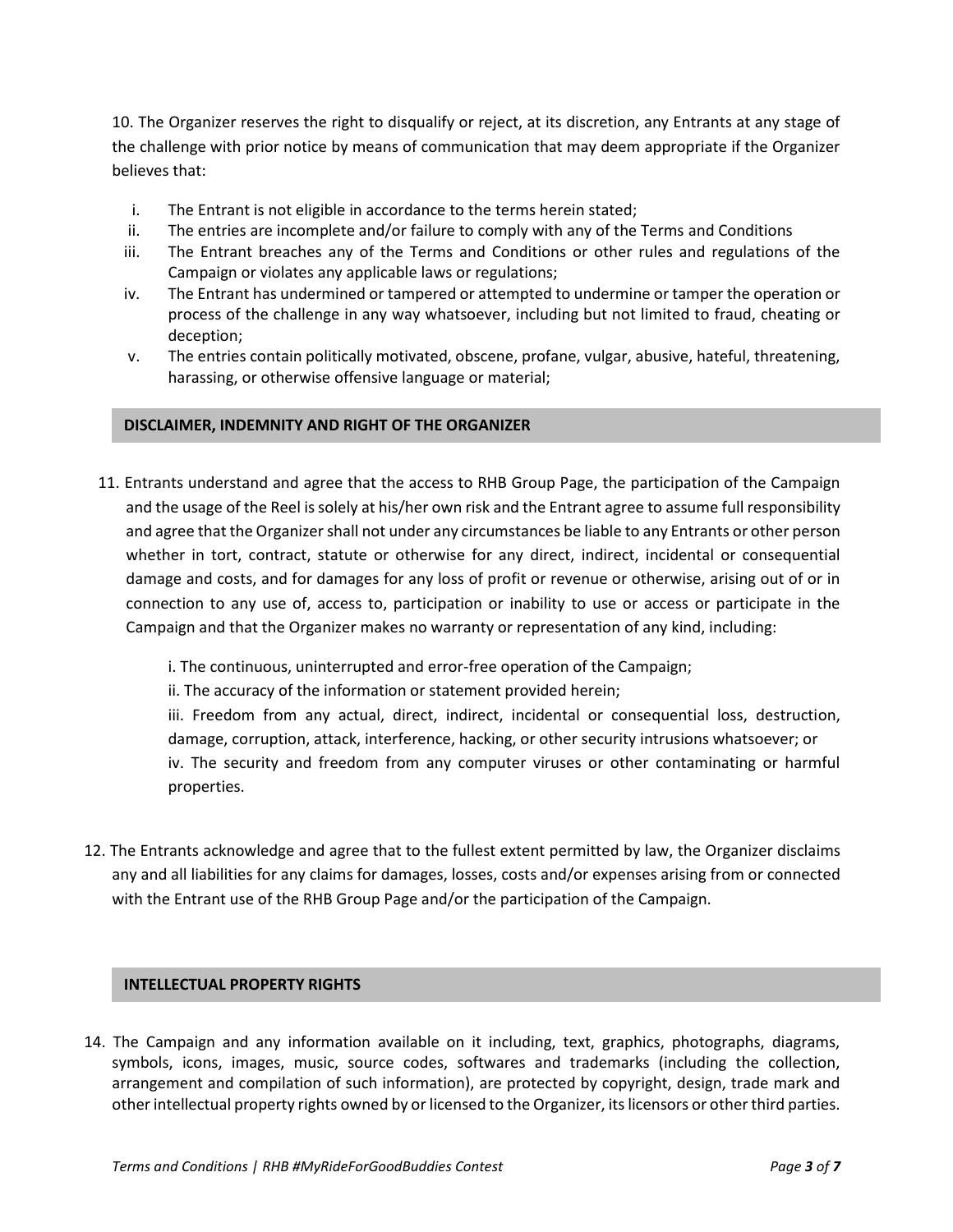- 15. Save where such usage as expressly permitted by statute, the Entrants are not allowed to copy, use, adapt, reproduce, publish, upload, download, post, transmit, broadcast, sell, store in any retrieval system, modify, alter, display in public or distribute in whatsoever manner any contents of the Campaign whether in whole or in part, for any purpose whatsoever without the prior written approval of the Organizer. When expressly permitted by statute, the Entrants may download materials displayed on the RHB Group Instagram Page for non-commercial, personal use only as long as the Entrants keep all copyright, trade mark and other proprietary notices intact.
- 16. All submissions made by the Entrants are original work of the Entrants or the copyright has been licensed to the Entrants and the posting of the comments do not and will not infringe the copyright or any intellectual property right of any party. By participating in the Campaign, the Entrant agrees or if consent is required, has procured the relevant consent that the Organizer may use the Instagram Reel submission to be featured in the Campaign messaging without any compensation, reward or payment and the Organizer is also allowed to keep or display the videos as part of its collection and/or archive. Each Entrant shall indemnify and keep the Organizer indemnified against all losses, damages, fines, penalties, costs, expenses, claims, actions and/or proceedings that the Organizer may incur and/or suffer as a result of the Entrant's breach of this provision.

#### **GENERAL TERMS & CONDITIONS**

- 17. By participating in the Campaign, the Entrant:
	- a. Agrees to be bound by the Terms and Conditions of the Campaign;
	- b. Agrees to access RHB's Website to view the Terms and Conditions and undertakes to be kept up-to-date on any change or variation to the Terms and Conditions;
	- c. Agrees that the Prize(s) featured in all printed materials and/or RHB's Website are for illustration purposes only. Any props, accessories or equipment featured with the Prize(s) in any pictorial materials are for decorative purposes and shall not form part of the Prize(s);
	- d. Agrees that RHB shall not be liable in any circumstances for any loss, defacement, tear, and damage, expired or stolen Prize(s) upon the handover of the Prize(s). Any request for replacement of such loss, defaced, torn, damaged, expired or stolen Prize(s) shall not be entertained by RHB. For further clarification, please refer to RHB Customer Contact Centre Details as provided in clause (m) below;
	- e. Agrees that the Prize(s) are non-transferable to any third  $(3<sup>rd</sup>)$  party and non-exchangeable for up-front cash, credit, cheque or in kind; in part or in full;
	- f. Agrees that RHB's decision on all matters relating to the Campaign, the Prize(s) shall be final, conclusive and binding against them. The decision is made based on the campaign mechanics. If there is any further dispute, please refer to RHB Contact Centre or the Ombudsman for Financial Services (OFS);
	- g. Agrees to be personally liable for all taxes, government fees or any other charges that may be levied against them under the applicable laws, if any, in relation to accepting the Prize(s);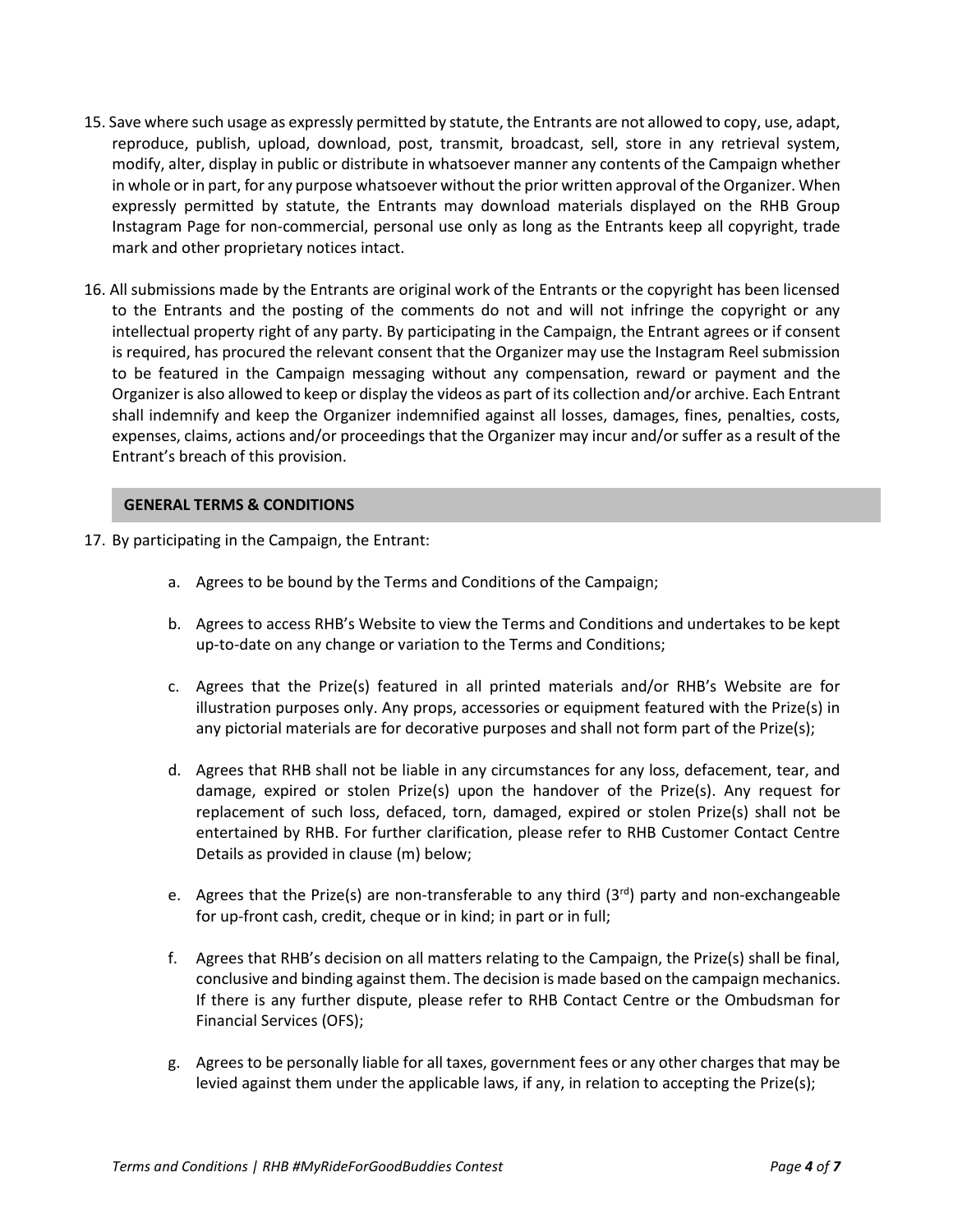- h. Agrees to discontinue any further participation in this Campaign by informing RHB if any future modifications of these Terms and Conditions are unacceptable.
- i. Agrees that by providing the personal information, the Entrant consents to RHB processing their personal information for any and/or all of the following purposes ("**Purpose**"), if applicable:
	- (a) administering this contest and contacting the Entrant in relation to the same;
	- (b) cross-selling, marketing and promotions of products and/or services of RHB Banking Group and its strategic alliances; or
	- (c) other related and legitimate business purposes;
- j. Agree that the Entrant personal information may be disclosed to other companies within the RHB Banking Group (which shall include its holding company, subsidiary(s), and any associated company(s), including any company as a result of any restructuring, merger, sale or acquisition), service providers, and vendors and any of their respective agents, servants and/or such persons, whether located within or outside Malaysia for the Purpose, if applicable, subject at all times to any laws (including regulations, standards, guidelines and/or obligations) applicable to RHB.
- k. Agree that it is necessary for RHB to process the Entrant personal information for the Purpose, without which the Entrant will not be able to participate in this Campaign. The Entrant may exercise their options in respect of receiving marketing materials (including cross-selling, marketing and promotions as described above) by contacting us through the RHB Contact Details.
- l. Photographs/images of the Entrant as winner may be captured and may be used for RHB's publications, where applicable.
- m. The Entrant may request for correction (if their personal information is inaccurate, outdated, incomplete, etc.), access to, or deletion (if the Entrant no longer have any existing products/services with RHB Banking Group) of the Entrant personal information or limit the processing thereof at any time hereafter by submitting such request via the following RHB Contact Details:

# **RHB Contact Details**

**Email:** [customer.service@rhbgroup.com](mailto:customer.service@rhbgroup.com) **Telephone number:** 03-92068118 **RHB Group Instagram Messenger:** <https://www.instagram.com/direct/inbox/>

- 18. RHB reserves its right to:
	- a. Disqualify any and all entries from any Entrant in this Campaign and prohibit that person from further participating in this Campaign in the event that there is suspicion that the Entrant tampered with or benefited from the tampering of the regulations of this Campaign or the Terms and Conditions stated herein;